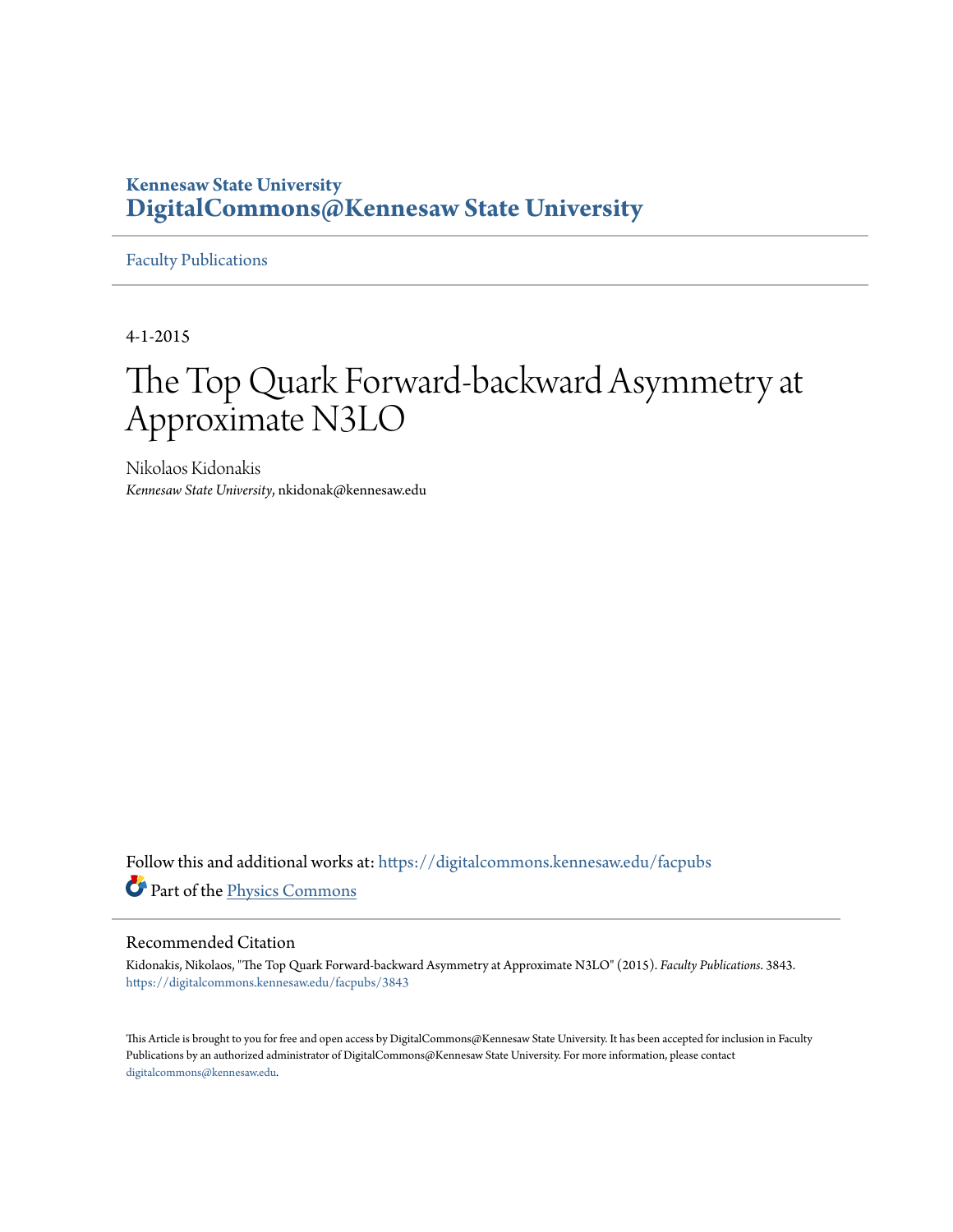# The top quark forward-backward asymmetry at approximate N<sup>3</sup>LO Nikolaos Kidonakis

Department of Physics, Kennesaw State University, Kennesaw, GA 30144, USA

#### Abstract

I calculate the top quark forward-backward asymmetry at the Tevatron in both the laboratory frame and the  $tt$  rest frame. I show that soft-gluon corrections are the dominant contribution to the asymmetry and closely approximate exact results through next-tonext-to-leading order (NNLO). I present a calculation of the asymmetry including approximate next-to-next-to-next-to-leading-order  $(N<sup>3</sup>LO)$  soft-gluon contributions from next-tonext-to-leading-logarithm (NNLL) resummation as well as electroweak corrections. Thus approximate  $N^3LO$  (a $N^3LO$ ) results are obtained, which significantly enhance and improve previous NNLO results. The theoretical  $aN<sup>3</sup>LO$  result for the top quark forward-backward asymmetry at the Tevatron in the laboratory frame is  $(6.8\pm0.3)\%$ , and in the  $t\bar{t}$  rest frame it is  $(10.0 \pm 0.6)$ % which is in excellent agreement with recent Tevatron data.

# 1 Introduction

Top quark production has been studied extensively at the Tevatron and the LHC. The soft-gluon corrections are now known approximately to next-to-next-to-next-to-leading-order  $(N<sup>3</sup>LO)$  [\[1,](#page-8-0) [2\]](#page-8-1), based on the next-to-next-to-leading-logarithm (NNLL) two-loop soft-gluon resummation formalism of [\[3\]](#page-8-2), which allows the calculation of approximate  $N<sup>3</sup>LO$  (a $N<sup>3</sup>LO$ ) results for the total cross section [\[1\]](#page-8-0) and the transverse momentum and rapidity distributions [\[2\]](#page-8-1). The agreement between theory and experimental results from the LHC and the Tevatron is excellent for all available energies for both the total and differential cross sections.

A quantity of particular interest is the top quark forward-backward asymmetry,  $A_{FB}$ , which is closely related to the rapidity distribution of the top quark. The definition of the asymmetry is

<span id="page-1-0"></span>
$$
A_{\rm FB} = \frac{\sigma(y_t > 0) - \sigma(y_t < 0)}{\sigma(y_t > 0) + \sigma(y_t < 0)} \equiv \frac{\Delta \sigma}{\sigma},
$$
\n(1.1)

where  $\sigma$  denotes cross sections and  $y_t$  is the top-quark rapidity in a given Lorentz frame, which may be the  $p\bar{p}$  laboratory frame or the  $t\bar{t}$  rest frame (in the latter frame the asymmetry is equivalently defined in terms of  $\Delta y = y_t - y_{\bar{t}}$ , with  $y_{\bar{t}}$  the antitop rapidity; see Ref. [\[4\]](#page-9-0) for more details on various definitions and further references). At a  $p\bar{p}$  collider such as the Tevatron, charge conjugation invariance in QCD implies that  $\sigma(y_t>0) = \sigma(y_t<0)$ , so the forwardbackward asymmetry is equivalent to the charge asymmetry. The  $tt$  rest frame asymmetry is larger than the laboratory frame asymmetry by about fifty percent due to kinematics.

Early measurements of  $A_{FB}$  were performed by CDF [\[5\]](#page-9-1) and D0 [\[6\]](#page-9-2) and returned values substantially larger than standard model predictions. Recent measurements of  $A_{FB}$  in the  $t\bar{t}$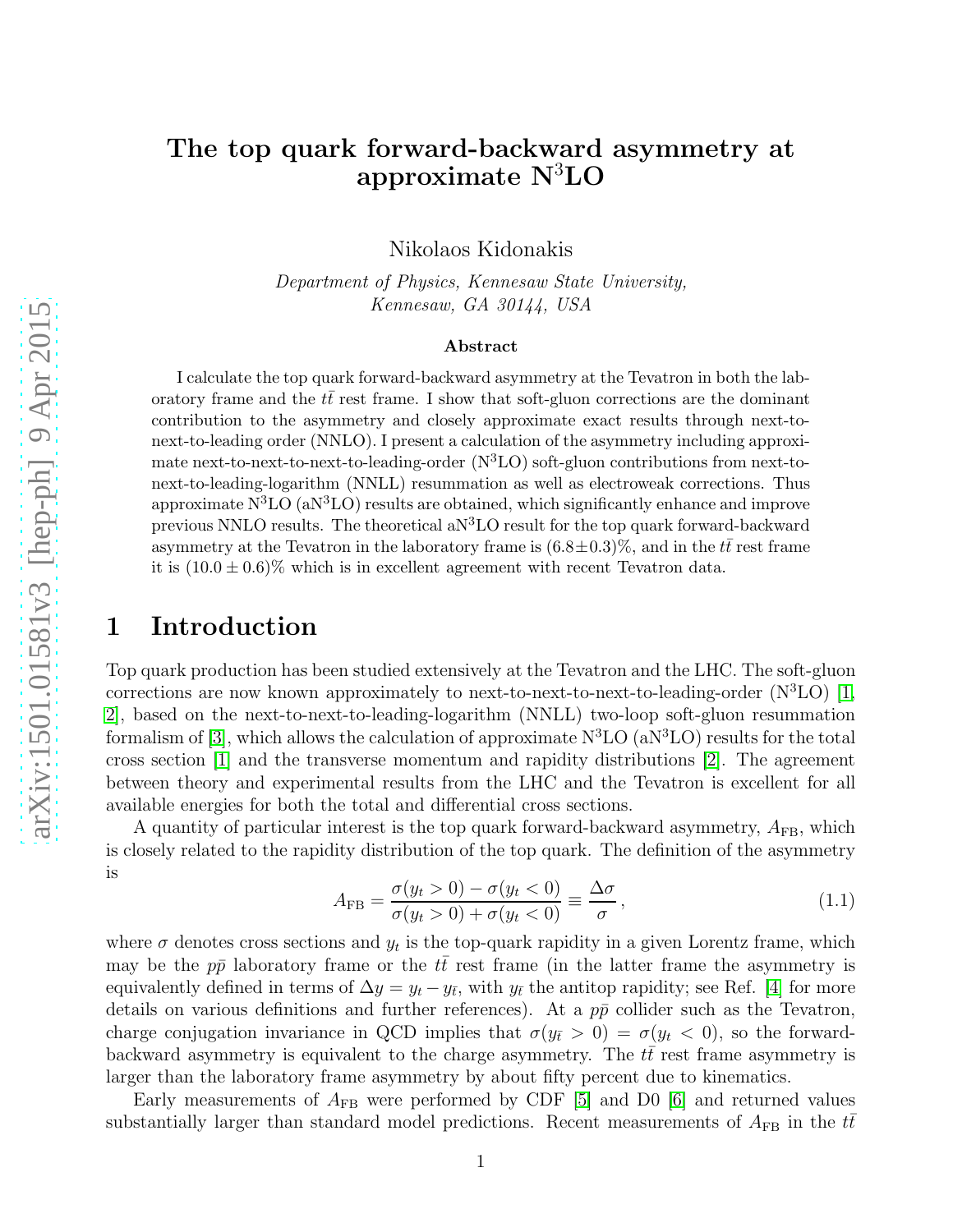rest frame with more data and precision have been reported in [\[7,](#page-9-3) [8\]](#page-9-4). Thus, it is important to perform the most accurate calculation for the asymmetry in order to have confidence in the theoretical prediction while looking for hints of new physics.

The QCD corrections to the asymmetry were calculated with next-to-leading-logarithm (NLL) resummation of soft-gluon contributions in the moment-space formalism in [\[9\]](#page-9-5). This was later extended to NNLL accuracy in [\[10\]](#page-9-6) where approximate next-to-next-to-leading-order (NNLO) results were obtained. Results at NNLL were also derived using Soft-Collinear Effective Theory (SCET) in [\[11\]](#page-9-7). An approach using the principle of maximum conformality was used in [\[12\]](#page-9-8) to calculate the asymmetry. Recently the complete NNLO QCD contribution to the asymmetry has appeared in [\[13\]](#page-9-9).

A variety of resummation formalisms and methods have been proposed in the literature for top quark production over the past twenty years (see the discussions in [\[3,](#page-8-2) [14,](#page-9-10) [15,](#page-9-11) [16\]](#page-9-12) and references therein). These differences include whether resummation is performed for the total cross section or for double-differential cross sections (i.e. absolute vs partonic threshold); the inclusion and motivation for various subleading terms and whether or not they are warranted; the use of damping factors away from threshold; whether resummation is performed in momentspace perturbative QCD vs SCET resummation; the use of prescriptions (and their validity) in resummed results vs performing prescription-independent fixed-order expansions at NNLO or  $N<sup>3</sup>LO$ ; the choice of kinematics, single-particle-inclusive (1PI) vs pair-invariant-mass (PIM), for double-differential resummations, and various choices for writing the analytical terms via partonic threshold relations of kinematical variables; etc. More details and references may be found in [\[3,](#page-8-2) [14,](#page-9-10) [15,](#page-9-11) [16\]](#page-9-12). In most recent formalisms (see Refs. [\[3,](#page-8-2) [10,](#page-9-6) [15,](#page-9-11) [16,](#page-9-12) [17,](#page-9-13) [18\]](#page-9-14)) the soft-gluon corrections were found to be large and dominant.

Most resummation formalisms for top production use methods applicable only to calculations of total cross sections. Only two formalisms have been developed at NNLL for doubledifferential cross sections and applied to the asymmetry, one using moment-space QCD resummation [\[10\]](#page-9-6) and the other using SCET [\[11\]](#page-9-7). The differences between the moment-space QCD and the SCET resummation approaches in top production were discussed in the review paper [\[15\]](#page-9-11), where results for the asymmetry in different formalisms were shown. In the formalism of [\[10\]](#page-9-6) the approximate NNLO contributions to the asymmetry were found to be significant while in the approach of [\[11\]](#page-9-7) they were rather small. This discrepancy was not unexpected since the overall contributions from soft-gluon resummation to the total cross section and differential distributions were also quite different in the two approaches. There are several differences between the two resummations, as described in [\[15\]](#page-9-11), but the numerically prominent one is the inclusion of certain terms in [\[11\]](#page-9-7) that arise in the SCET approximation and are not strictly of soft gluon origin. Those SCET terms severely depress the results in [\[11\]](#page-9-7) relative to [\[10\]](#page-9-6). As we will show in Section 2, the result with large approximate NNLO corrections in [\[10\]](#page-9-6) precisely predicted the exact NNLO asymmetry; the results in [\[11\]](#page-9-7) are much smaller, with tiny corrections beyond next-to-leading order (NLO).

The fact that the resummation formalism used in [\[3,](#page-8-2) [10\]](#page-9-6) predicts the exact NNLO cross section better than all other approaches, to better than one per mil accuracy for the central value at the Tevatron, as shown in [\[16\]](#page-9-12), had already strongly indicated that the results for the asymmetry in [\[10\]](#page-9-6) would be very close to the exact NNLO result before the latter was known. This is indeed the case as we discuss in the next section. We note that there are strong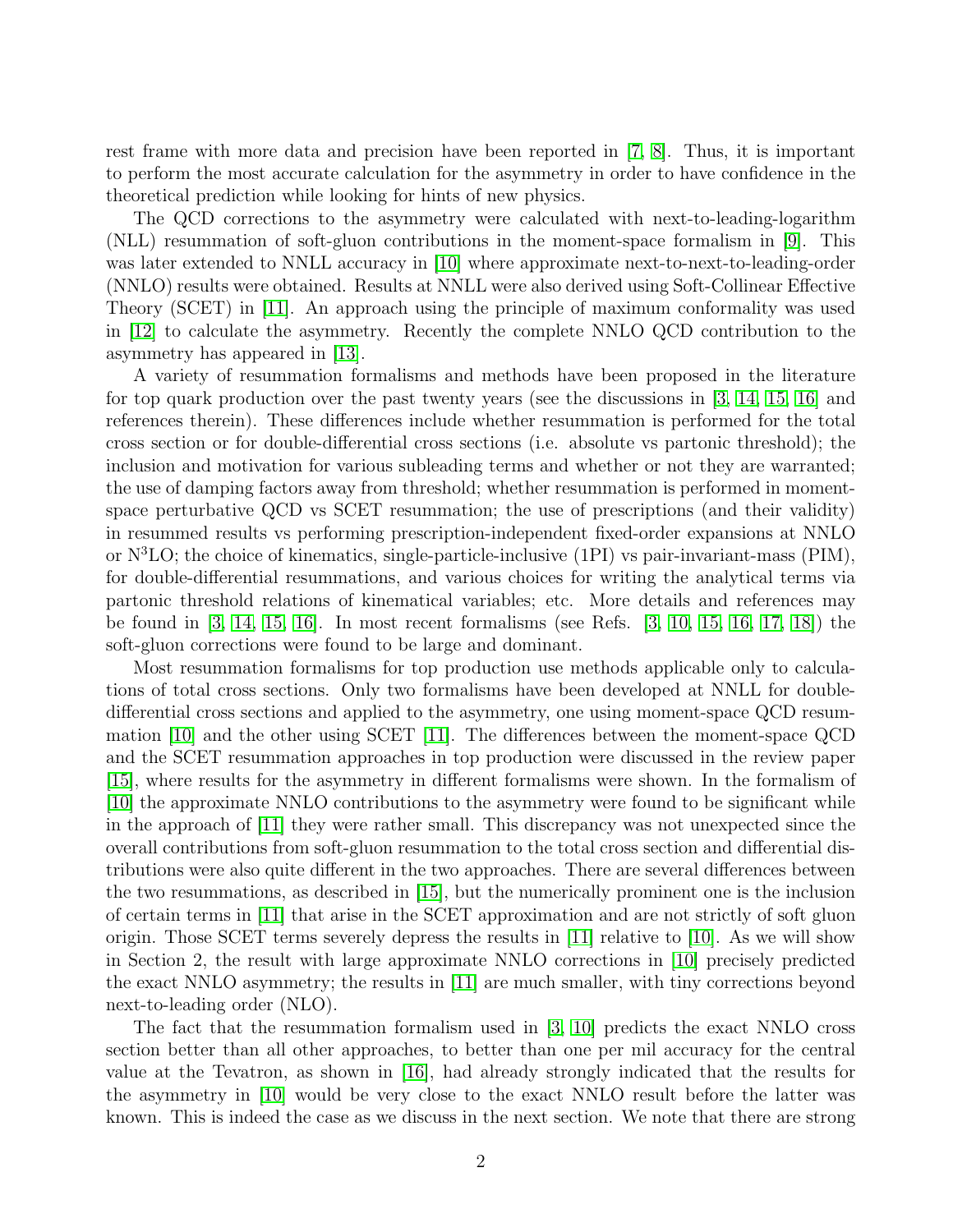theoretical reasons for the choices we have made in our approach. Formally, the resummation uses renormalization group methods to fully determine terms at a given logarithmic accuracy (NNLL in this case). Numerically, subleading terms have to be treated carefully to approximate and predict the corrections correctly. At NLO the total cross sections as well as the transverse momentum and rapidity distributions at all Tevatron and LHC energies were reproduced nearly exactly with our method. It was also shown that with our method the differences between approximate NNLO results in 1PI and PIM kinematics are minimized, which indicated that any missing terms were numerically small [\[19\]](#page-9-15). This fact together with the correct description at NLO was a very strong indicator that our NNLO predictions would be successful and, not surprisingly, this has indeed been the case, to very high accuracy, which validates our method and the theoretical arguments in support of it.

Parenthetically we note that it has been known for a while that the NLO expansion of the results from soft-gluon resummation for the asymmetry reproduces the complete NLO result rather well (this was noted already in [\[9\]](#page-9-5) where NLL resummation was used). The extension to NNLL in [\[10\]](#page-9-6) has a similar effect in the NNLO expansion, in predicting the exact NNLO results of [\[13\]](#page-9-9) very well.

The authors of [\[13\]](#page-9-9) also found a significant NNLO contribution, as expected from [\[10\]](#page-9-6). However, the authors of [\[13\]](#page-9-9) stated erroneously that the effects of soft-gluon contributions are negligible. As discussed above, and as will be shown in more detail in the next section, this is factually incorrect. The soft-gluon contributions have been known to be large and dominant in the total and differential top production cross sections for at least twenty years (for references see the review in [\[15\]](#page-9-11)), and in the asymmetry in particular at least since 2011 [\[10\]](#page-9-6). In fact the NNLO enhancements to the asymmetry found in [\[13\]](#page-9-9) are very close to the predictions in [\[10\]](#page-9-6). The accuracy, precision, reliability, and robustness of the resummation formalism that we use have been amply demonstrated and discussed in [\[3,](#page-8-2) [16\]](#page-9-12) for total cross sections and differential distributions.

We also note that while our resummation formalism uses the soft-gluon eikonal approximation for partonic threshold, the integrations are over all allowable gluon energies. Furthermore, partonic threshold is more general than absolute production threshold, i.e. the top quark is not necessarily produced at rest but may have arbitrary transverse momentum and rapidity as allowed by the kinematics. As a consequence, the effects of these approximate contributions to the top-quark transverse momentum  $(p_T)$  distribution increase with  $p_T$  at large  $p_T$  since that is a region closer to partonic threshold (see e.g. Fig. 3 in the first paper of Ref.  $[16]$ ). Thus, we find the arguments made in [\[13\]](#page-9-9) regarding the contributions of soft gluons to the transverse momentum distribution of the top-antitop pair to be invalid or irrelevant in our approach.

In this paper we will improve on the NNLO results for the asymmetry by further calculating  $N<sup>3</sup>LO$  soft-gluon corrections, and including electroweak corrections [\[4,](#page-9-0) [20,](#page-9-16) [21,](#page-9-17) [22\]](#page-9-18), thus producing an  $a<sup>3</sup>LO$  estimate. We present the results for the  $a<sup>3</sup>LO$  asymmetry in both the laboratory frame and the  $t\bar{t}$  rest frame.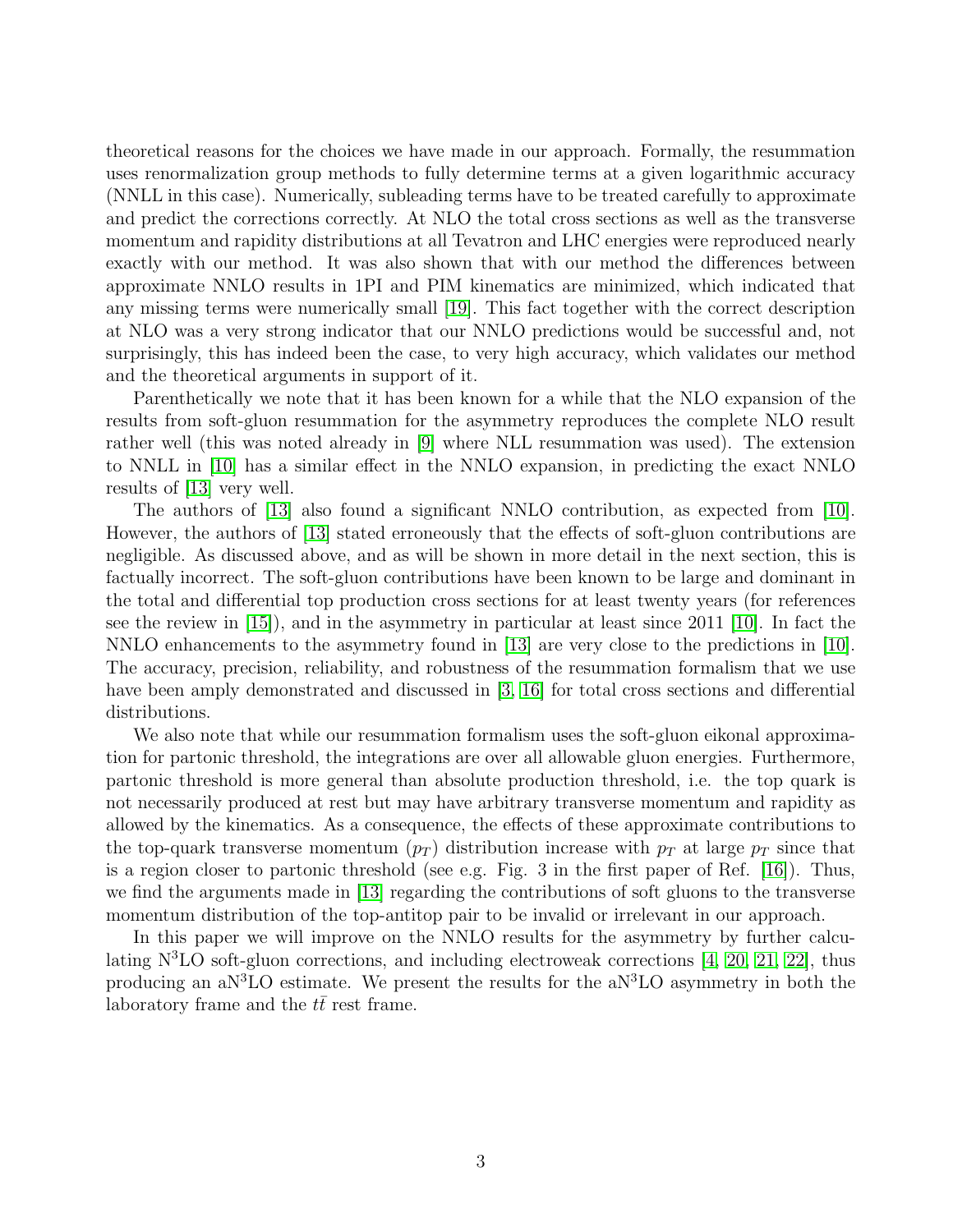# 2 The top-quark forward-backward asymmetry at the Tevatron

We write the perturbative QCD expansion for the top-antitop pair cross section as

$$
\sigma = \sum_{n=0}^{\infty} \alpha_s^{2+n} \sigma^{(n)} \tag{2.1}
$$

with  $\alpha_s$  the strong coupling. At leading order the cross section is of order  $\alpha_s^2$ , the NLO corrections  $\sigma^{(1)}$  are of order  $\alpha_s^3$ , etc. We include the complete  $\sigma^{(1)}$  and  $\sigma^{(2)}$  corrections and the approximate  $\sigma^{(3)}$  corrections from NNLL resummation.

At each order in  $\alpha_s$ , the cross section includes plus distributions of the form  $[\ln^k(s_4/m_t^2)/s_4]_+$ where  $s_4 = s + t + u - 2m_t^2$ , with s, t, u the usual kinematical variables and  $m_t$  the top-quark mass. The variable  $s_4$  measures distance from partonic threshold and, for the *n*th-order corrections, the power of the logarithm,  $k$ , in the plus distributions can range from the leading value of  $2n-1$  down to the lowest value of 0. Thus, at NLO the leading value of k is 1, at NNLO it is 3, and at  $N<sup>3</sup>LO$  it is 5. With NNLL resummation one can derive the coefficients of all powers of the logarithms at NLO and NNLO, but not at  $N<sup>3</sup>LO$ . We use the inverse transform of the moment-space logarithms of the Mellin moment to the specified order, including constant  $\zeta_i$ terms (see also discussion in [\[15\]](#page-9-11)). As discussed in [\[1\]](#page-8-0), at  $N<sup>3</sup>LO$  the coefficients of the powers of the logarithms with  $k = 5, 4, 3, 2$  can be fully determined, but those with  $k = 1, 0$  are only partially known and include factorization and renormalization scale terms as well as terms arising from the inversion from moment space back to momentum space (see Ref. [\[23\]](#page-9-19) for explicit expressions). The inversion terms, involving  $\zeta_i$  constants, are known to dominate the subleading powers of the logarithms, and the impact of the remaining subleading terms is much smaller than the scale variation [\[1\]](#page-8-0).

The top quark forward-backward asymmetry is then written as

<span id="page-4-0"></span>
$$
A_{\rm FB} = \frac{\Delta \sigma^{\rm EW} + \alpha_s^3 \Delta \sigma^{(1)} + \alpha_s^4 \Delta \sigma^{(2)} + \alpha_s^5 \Delta \sigma^{(3)} + \cdots}{\alpha_s^2 \sigma^{(0)} + \alpha_s^3 \sigma^{(1)} + \alpha_s^4 \sigma^{(2)} + \alpha_s^5 \sigma^{(3)} + \cdots}
$$
(2.2)

where again  $\Delta \sigma^{(n)}$  denotes the QCD asymmetric terms as in Eq. [\(1.1\)](#page-1-0), i.e. the difference of nth-order QCD corrections integrated over positive and negative rapidities, and  $\Delta \sigma^{\text{EW}}$  denotes the asymmetric term from electroweak corrections.

One may further reexpand the above ratio in the definition of  $A_{FB}$  in powers of  $\alpha_s$ , thus obtaining the expression

<span id="page-4-1"></span>
$$
A_{\rm FB} = \frac{\Delta \sigma^{\rm EW}}{\alpha_s^2 \sigma^{(0)}} + \alpha_s \frac{\Delta \sigma^{(1)}}{\sigma^{(0)}} - \frac{\Delta \sigma^{\rm EW} \sigma^{(1)}}{\alpha_s (\sigma^{(0)})^2} + \alpha_s^2 \left[ \frac{\Delta \sigma^{(2)}}{\sigma^{(0)}} - \frac{\Delta \sigma^{(1)} \sigma^{(1)}}{(\sigma^{(0)})^2} \right] + \frac{\Delta \sigma^{\rm EW}}{(\sigma^{(0)})^3} \left[ (\sigma^{(1)})^2 - \sigma^{(0)} \sigma^{(2)} \right] + \alpha_s^3 \left[ \frac{\Delta \sigma^{(3)}}{\sigma^{(0)}} - \frac{\Delta \sigma^{(2)} \sigma^{(1)}}{(\sigma^{(0)})^2} + \frac{\Delta \sigma^{(1)} (\sigma^{(1)})^2}{(\sigma^{(0)})^3} - \frac{\Delta \sigma^{(1)} \sigma^{(2)}}{(\sigma^{(0)})^2} \right] + \cdots
$$
\n(2.3)

Explicit formulas and numerical values for the quantities  $\Delta \sigma^{(i)}$  and  $\sigma^{(i)}$  may be found in Refs. [\[1,](#page-8-0) [4,](#page-9-0) [13,](#page-9-9) [23\]](#page-9-19). In the following we will provide results for both definitions, Eq. [\(2.2\)](#page-4-0) and Eq. [\(2.3\)](#page-4-1), in both the laboratory and  $t\bar{t}$  rest frames.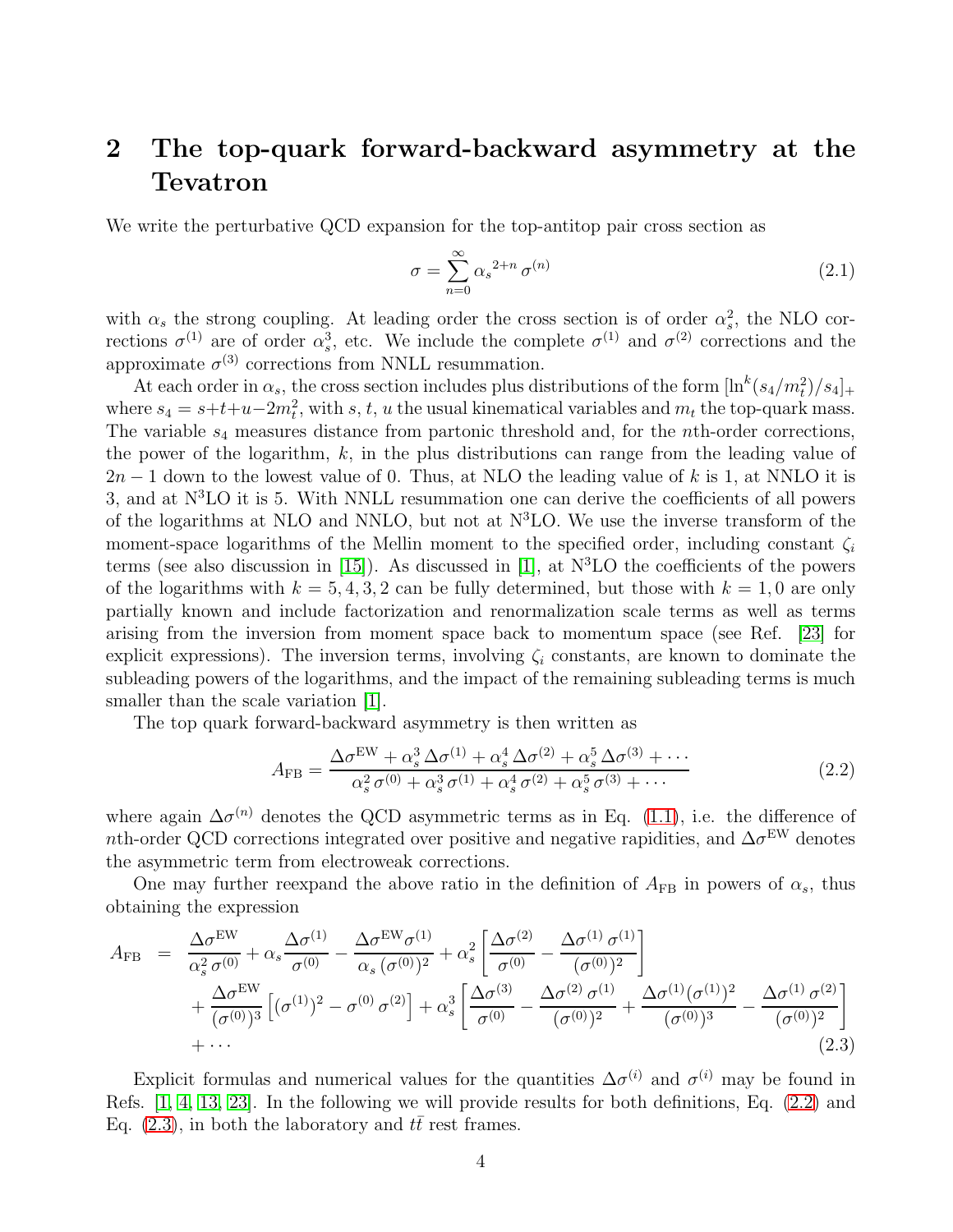In the Standard Model the forward-backward asymmetry is due mainly to QCD effects. At leading order in perturbative QCD, the production channels  $q\bar{q} \rightarrow tt$  and  $q\bar{q} \rightarrow tt$  are symmetric in rapidity, thus  $A_{FB}$  vanishes at that order. Furthermore, the gg channel remains symmetric at all orders in perturbative QCD. However an asymmetry arises in the  $q\bar{q}$  channel (as well as a much smaller contribution from the the  $q\bar{q}$  channel) starting at NLO. Therefore by applying soft-gluon resummation we expect the gg channel to remain symmetric, but we have contributions to the asymmetry from higher orders in the  $q\bar{q}$  channel.

#### 2.1 *pp* laboratory frame

We first provide results for the asymmetry in the laboratory frame. We use MSTW2008 [\[24\]](#page-9-20) parton distribution functions and a top quark mass  $m_t = 173.3$  GeV in the calculations. The central values refer to the choice of scale  $\mu = m_t$ , and theoretical errors are estimated with scale variation by a factor of two.

Using the NNLO approximate rapidity distributions it was found in [\[10\]](#page-9-6) that the approximate NNLO top quark forward-backward asymmetry in the laboratory frame at the Tevatron (from QCD effects only) is 5.2%, using Eq. [\(2.2\)](#page-4-0). This is a large increase of thirty percent over the NLO asymmetry (and as we will see later, we find essentially the same percent increase in the  $t\bar{t}$  rest frame). We also note that this NNLO / NLO ratio is very similar to the increase that was found in [\[13\]](#page-9-9), as we also discuss in the next subsection. We confirm the results of [\[10\]](#page-9-6) in this paper and we add the  $aN<sup>3</sup>LO$  QCD corrections as well as electroweak corrections. Furthermore, we calculate the corresponding numbers using Eq. [\(2.3\)](#page-4-1).

At aN<sup>3</sup>LO we find that the asymmetry from QCD alone is  $(5.6^{+0.3}_{-0.4})\%$  using Eq. [\(2.2\)](#page-4-0), and  $(6.0 \pm 0.1)\%$  using Eq. [\(2.3\)](#page-4-1). The uncertainties indicated in these numbers are estimated by varying the scale  $\mu$  between  $m_t/2$  and  $2m_t$ . If we include the electroweak corrections as well as the aN<sup>3</sup>LO QCD corrections we find for the asymmetry the results  $(6.4^{+0.5}_{-0.6})\%$  using Eq.  $(2.2)$ , and  $(6.8 \pm 0.3)\%$  using Eq. [\(2.3\)](#page-4-1). The aN<sup>3</sup>LO results with and without electroweak corrections are tabulated in Table 1.

| Top-quark asymmetry at the Tevatron |                     |                     |
|-------------------------------------|---------------------|---------------------|
| $aN^3LO$ $A_{FB}$ %                 | $p\bar{p}$ frame    | $t\bar{t}$ frame    |
| $QCD$ only Eq. $(2.2)$              | $5.6^{+0.3}_{-0.4}$ | $8.1^{+0.4}_{-0.6}$ |
| $QCD$ only Eq. $(2.3)$              | $6.0 \pm 0.1$       | $8.7 \pm 0.2$       |
| $QCD+EW$ Eq. $(2.2)$                | $6.4^{+0.5}_{-0.6}$ |                     |
| $QCD+EW$ Eq. $(2.3)$                | $6.8 \pm 0.3$       | $10.0 \pm 0.6$      |

We also note that the differences between using Eq. [\(2.2\)](#page-4-0) and Eq. [\(2.3\)](#page-4-1) decrease as higher orders are included in the calculation of  $A_{FB}$ .

Table 1: The top-quark forward-backward asymmetry in  $p\bar{p}$  collisions at the Tevatron in aN<sup>3</sup>LO QCD with and without electroweak (EW) corrections, using  $\sqrt{S} = 1.96$  TeV and  $\mu = m_t =$ 173.3 GeV. Results are shown in the  $p\bar{p}$  (laboratory) frame and the  $t\bar{t}$  rest frame.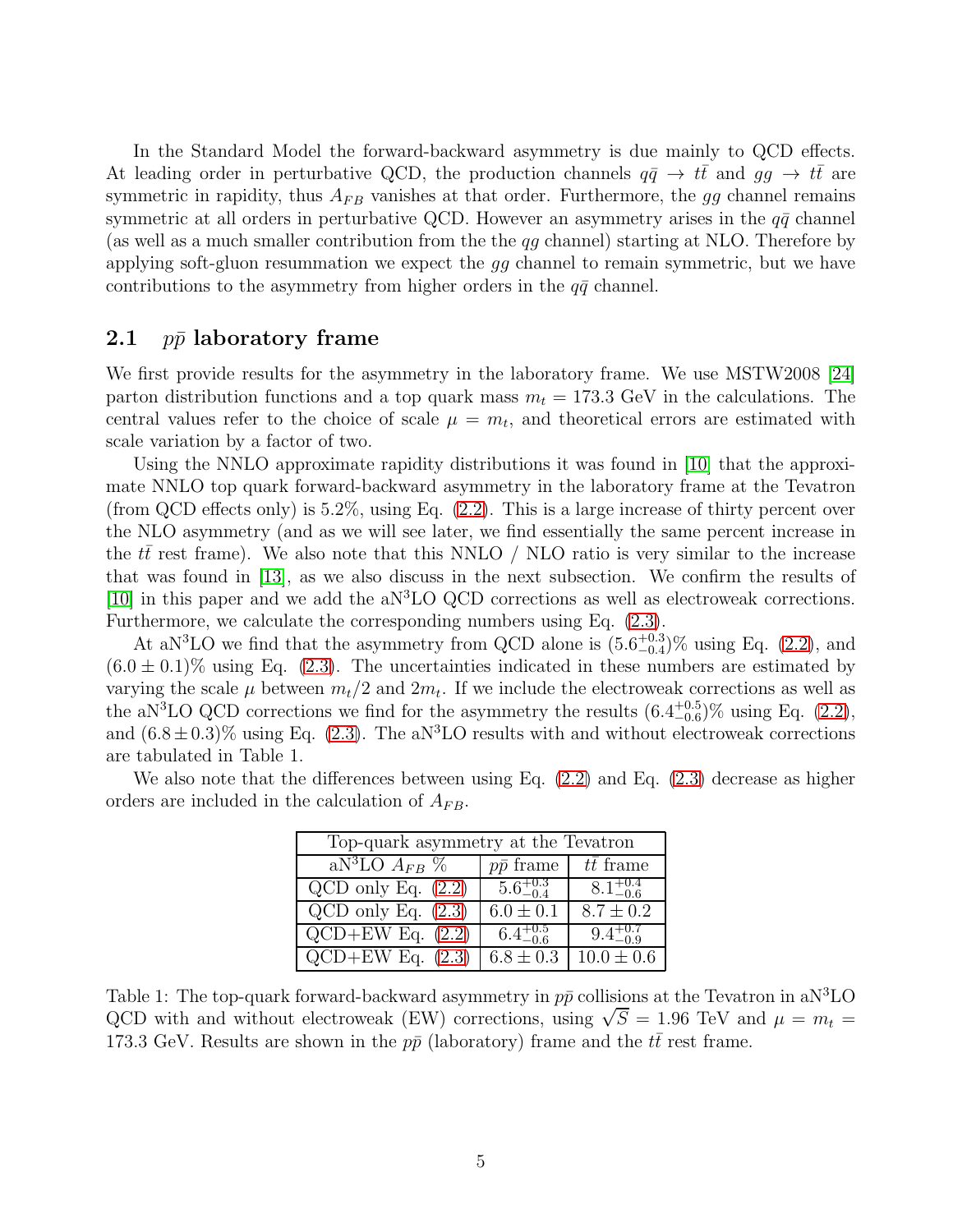#### 2.2  $t\bar{t}$  rest frame

In the  $t\bar{t}$  rest frame the overall asymmetry is around fifty percent larger than in the laboratory frame, due to kinematics, but the overall ratios of contribution levels at different orders in QCD are similar. As in the laboratory frame, in the  $t\bar{t}$  rest frame the increase from NNLO contributions from QCD is around thirty percent on top of the NLO asymmetry, using Eq. [\(2.2\)](#page-4-0). More precisely, the ratio of the aNNLO to the NLO asymmetry is 1.29, which is very close to the value of 1.27 for the NNLO over NLO ratio that was found in [\[13\]](#page-9-9). Thus, approximate NNLO results for the asymmetry are nearly identical to exact NNLO results. Our aNNLO result is  $(7.6^{+0.4}_{-0.9})\%$  which is only one percent higher than the exact NNLO result in [\[13\]](#page-9-9) and has very similar scale uncertainty. The NNLO result and the increase over NLO is practically the same whether one uses the exact NNLO corrections [\[13\]](#page-9-9) or the NNLO soft-gluon contributions, as before. As we will show in the figures in the next subsection, this agreement holds not just for the total asymmetry but also in separate rapidity bins.

There is also good agreement between exact and approximate results if one uses Eq. [\(2.3\)](#page-4-1) instead. We find an aNNLO/NLO ratio of 1.14 vs the NNLO/NLO ratio of 1.13 in [\[13\]](#page-9-9). Specifically, our value for the QCD aNNLO asymmetry is  $(8.4 \pm 0.2)\%$ , which again is only one percent higher than the exact NNLO value in [\[13\]](#page-9-9). All these results again confirm the fact that the overwhelming QCD contribution to the asymmetry can be derived from the softgluon approximation of Ref. [\[3\]](#page-8-2), which again is fully consistent with similar findings for the total cross section and the transverse momentum and rapidity distributions of the top quark [\[1,](#page-8-0) [2,](#page-8-1) [3,](#page-8-2) [10,](#page-9-6) [16\]](#page-9-12).

At aN<sup>3</sup>LO we find that the asymmetry from QCD alone is  $(8.1_{-0.6}^{+0.4})\%$  using Eq. [\(2.2\)](#page-4-0), and  $(8.7 \pm 0.2)\%$  using Eq. [\(2.3\)](#page-4-1). The uncertainties indicated in these numbers are estimated by varying the scale  $\mu$  between  $m_t/2$  and  $2m_t$ , as before. If we include the electroweak corrections as well as the aN<sup>3</sup>LO QCD corrections, we find for the asymmetry the results  $(9.4^{+0.7}_{-0.9})\%$  using Eq. [\(2.2\)](#page-4-0), and  $(10.0 \pm 0.6)\%$  using Eq. [\(2.3\)](#page-4-1). The aN<sup>3</sup>LO results with and without electroweak corrections are again tabulated in Table 1.

We note that the N<sup>3</sup>LO soft-gluon corrections provide an 8% increase over the NNLO QCD result for the asymmetry using Eq. [\(2.2\)](#page-4-0). The increase over NNLO becomes 5% if instead Eq.  $(2.3)$  is used. Thus, the increase from the aN<sup>3</sup>LO corrections is very substantial; in addition, the scale dependence is reduced at aN<sup>3</sup>LO relative to NNLO.

The best estimate for  $A_{FB}$  in the  $t\bar{t}$  rest frame is  $(10.0\pm0.6)\%$  which is in excellent agreement with the D0 result of  $(10.6 \pm 3.0)$ % [\[8\]](#page-9-4) and the CDF result of  $(16.4 \pm 4.7)$ % [\[7\]](#page-9-3).

#### 2.3 Differential  $A_{\text{FB}}$

In this subsection we present the differential forward-backward asymmetry defined by

$$
A_{\rm FB}^{\rm bin} = \frac{\sigma_{\rm bin}^+(\Delta y) - \sigma_{\rm bin}^-(\Delta y)}{\sigma_{\rm bin}^+(\Delta y) + \sigma_{\rm bin}^-(\Delta y)}\tag{2.4}
$$

with  $\Delta y = y_t - y_{\bar{t}}$  and where the bin determines the range of  $\Delta y$ . In the figures below we present results for four  $|\Delta y|$  bins of width 0.5 over the range from 0 to 2, and we compare our aNNLO and aN<sup>3</sup>LO QCD results with the NNLO QCD results in [\[13\]](#page-9-9) using no expansion in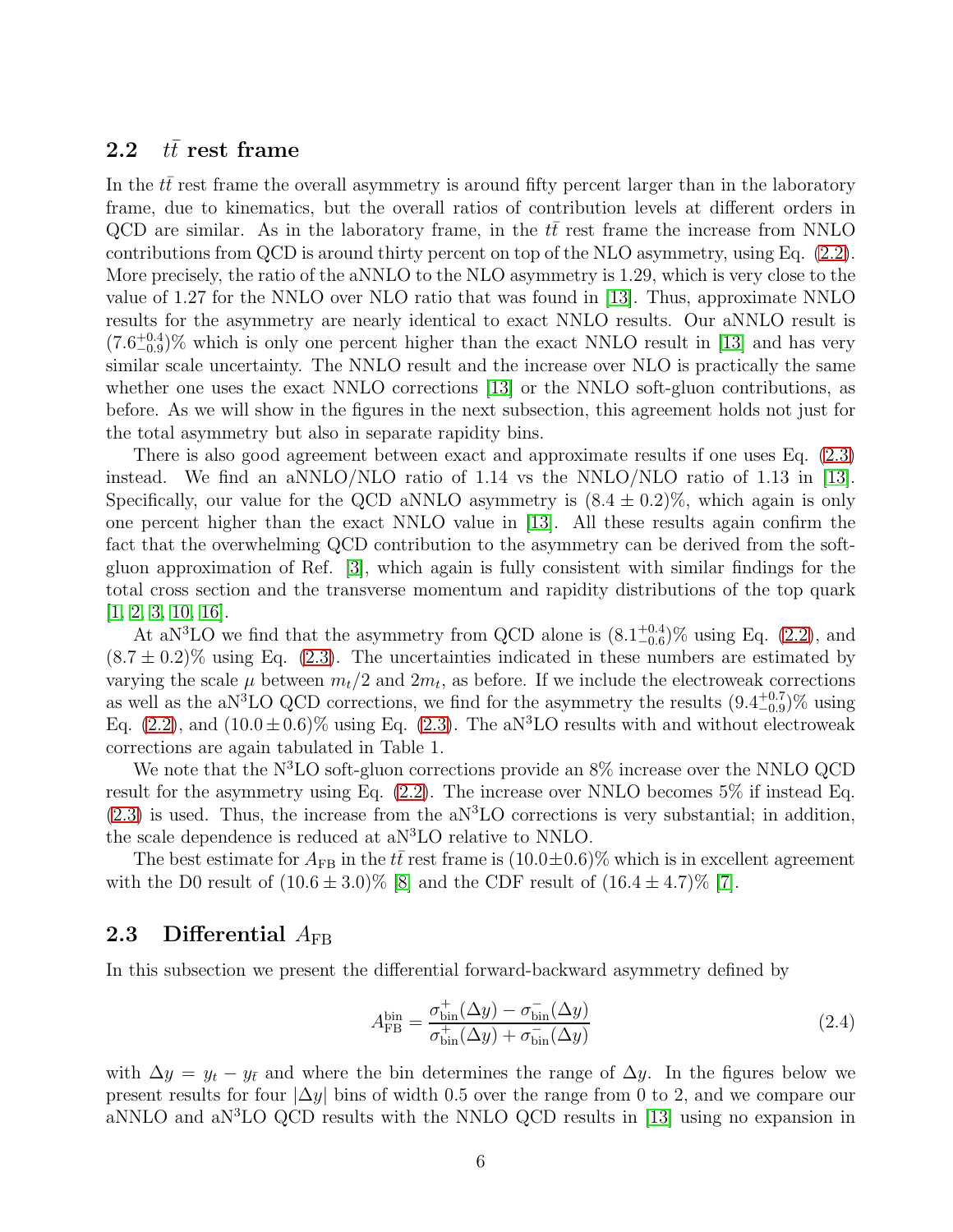

<span id="page-7-0"></span>Figure 1: The top-quark forward-backward asymmetry at NNLO, aNNLO, and aN<sup>3</sup>LO QCD (without EW corrections) as a function of  $|\Delta y|$  in  $t\bar{t}$  production at the Tevatron with  $\sqrt{S} = 1.96$ TeV. The central lines at each order are with  $\mu = m_t$ , and the other lines display the upper and lower values from scale variation over  $m_t/2 \leq \mu \leq 2m_t$ .

 $\alpha_S$  (i.e. using the analog of Eq. [\(2.2\)](#page-4-0) without electroweak corrections). We also compare our aN<sup>3</sup>LO QCD results with data from CDF [\[7\]](#page-9-3) and D0 [\[8\]](#page-9-4).

In Fig. [1](#page-7-0) we show our aNNLO and aN<sup>3</sup>LO QCD results in the various  $|\Delta y|$  bins and compare them with the NNLO results from [\[13\]](#page-9-9). It is clear that the aNNLO results are very close to the exact NNLO results in both central value and scale uncertainty in all bins. This observation is of course fully consistent with the results for the total asymmetry. We also note that the aN<sup>3</sup>LO results enhance the overall values and decrease the theoretical uncertainty in all  $|\Delta y|$ bins.

In Fig. [2](#page-8-3) we show the comparison of our a $N<sup>3</sup>LO$  QCD results with CDF [\[7\]](#page-9-3) and D0 [\[8\]](#page-9-4) data in various  $|\Delta y|$  bins. The aN<sup>3</sup>LO results describe the data better than at NNLO. Our results are fully consistent with D0 data in all bins; they are also in agreement with the CDF data in the first two bins and are within two standard deviations or better with CDF data in the highest two bins.

# 3 Conclusions

The aN<sup>3</sup>LO top-quark forward-backward asymmetry at the Tevatron has been calculated. It has been shown that the asymmetry is dominated by soft-gluon corrections. In fact, at both NLO and NNLO the soft-gluon contribution closely approximates the complete QCD result. Results for  $A_{FB}$  have been presented in both the laboratory frame and the  $t\bar{t}$  rest frame, with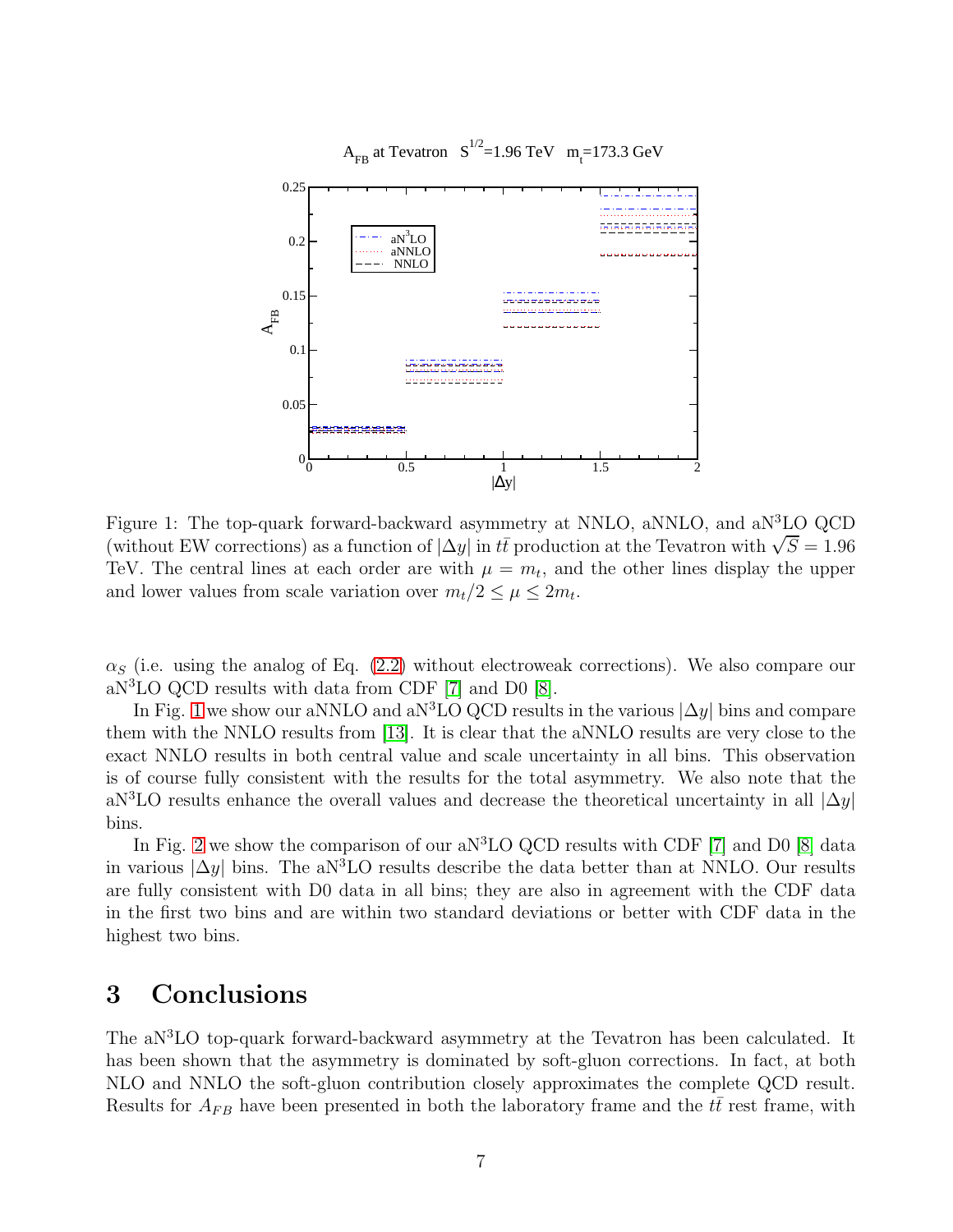

<span id="page-8-3"></span>Figure 2: The top-quark forward-backward asymmetry at aN<sup>3</sup>LO QCD (without EW corrections) as a function of  $|\Delta y|$  and comparison with CDF [\[7\]](#page-9-3) and D0 [\[8\]](#page-9-4) data in  $t\bar{t}$  production at the Tevatron with  $\sqrt{S} = 1.96$  TeV. The central aN<sup>3</sup>LO lines are with  $\mu = m_t$ , and the other lines display the upper and lower values from scale variation over  $m_t/2 \leq \mu \leq 2m_t$ .

and without including electroweak corrections, and using two different methods, expansion or no expansion in the strong coupling. The  $aN<sup>3</sup>LO$  soft-gluon corrections from NNLL resummation substantially enhance previous NNLO results and they reduce the theoretical uncertainty. The best estimate for the asymmetry at aN<sup>3</sup>LO in the  $t\bar{t}$  rest frame is  $(10.0 \pm 0.6)\%$  which is in excellent agreement with experimental results using the full Run II data at the Tevatron [\[7,](#page-9-3) [8\]](#page-9-4). This result for  $A_{FB}$  complements the recent aN<sup>3</sup>LO calculations [\[1,](#page-8-0) [2\]](#page-8-1) for top-antitop pair production which represent the current state-of-the-art in higher-order calculations for this process.

## Acknowledgements

This material is based upon work supported by the National Science Foundation under Grant No. PHY 1212472.

### <span id="page-8-0"></span>References

- <span id="page-8-1"></span>[1] N. Kidonakis, Phys. Rev. D 90, 014006 (2014) [\[arXiv:1405.7046](http://arxiv.org/abs/1405.7046) [hep-ph]].
- <span id="page-8-2"></span>[2] N. Kidonakis, Phys. Rev. D  $91$ ,  $031501(R)$  (2015) [\[arXiv:1411.2633](http://arxiv.org/abs/1411.2633) [hep-ph]].
- [3] N. Kidonakis, Phys. Rev. D 82, 114030 (2010) [\[arXiv:1009.4935](http://arxiv.org/abs/1009.4935) [hep-ph]].